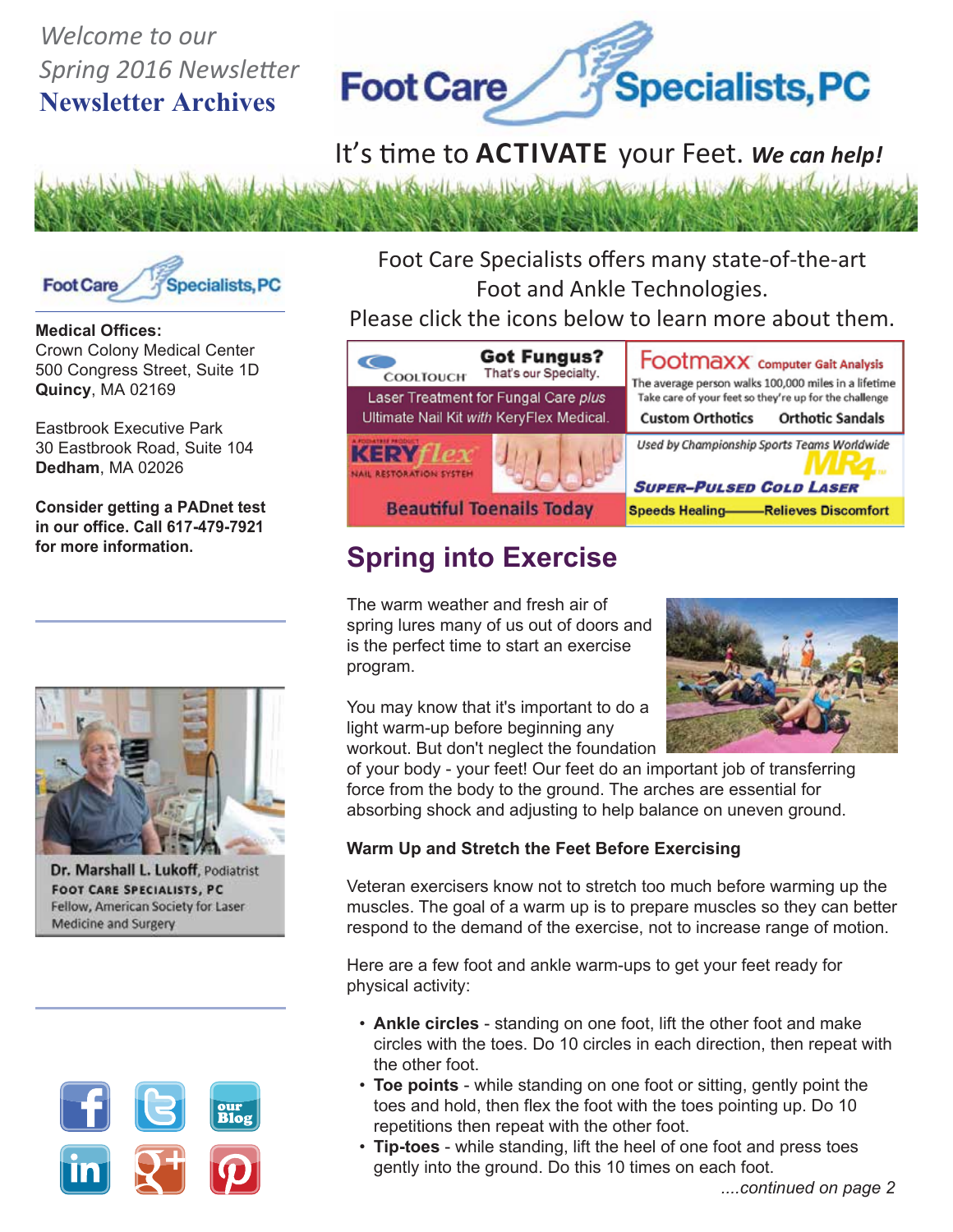**Make an Appointment Request** online today or call us at **855-FIT-FEET and schedule your appointment today.**

**Patient Referrals? We love 'em...70% of our patients come to us from a friend's referral.**

**Just go to www.footcarespecialists pc.com and enter their name and email. We'll help them get FIT FEET!**

### **History FootNote**

The Achilles tendon is named after the ancient Greek hero of the Trojan War whose only vulnerable point was his heel.

## **Celebrity Foot Focus**

At Super Bowl 50's halftime show, Coldplay's Chris Martin sported colorful shoes with neon-orange laces that were designed by his 9-year old son.

## *....continued from page 1* **Spring into Exercise**

 • **Arch stretch** - sit in a chair and place your left foot on your right thigh. Gently pull the toes of your left foot to the left with your left hand. Repeat 10 times, then switch to your right foot.

These stretches are great to use after your workout too.

#### **Choose the Right Workout Shoe**

When selecting your exercise shoe, it's important to consider both the activity and surface type. Will you be walking or running, or playing tennis or basketball? On a cushioned track, road or grassy surface? Be sure to choose the appropriate footwear for each workout.

If you have any structural abnormality like flat feet, high arches, bunions or feet that point inward or outward, please visit us for professional guidance on the best shoe type for your workout. This is especially important if you are a patient with diabetes. Often custom-fitted orthotics can address these situations and allow you to exercise pain and injury free.

## **When To Call a Podiatrist**

At our office we often hear patients say "I wish I had come in sooner!" If you have any foot pain it's important to seek out a qualified professional as soon as possible.

A podiatrist is a doctor of podiatric medicine (DPM). Podiatrists diagnose and treat conditions of the foot. We are the experts!



If you or a family member has any of these symptoms or conditions, please consult us right away:

- Foot pain of any type
- Heel pain of any type
- Painful toes
- Any type of foot injury like a fracture, sprain or strain
- Skin conditions like persistent athlete's foot or toenail fungus
- Painful spots on the bottom of the foot these could be calluses or plantar warts
- Toenail problems including infected ingrown toenails, discolored nails or the nail separating from the nail bed
- Any change in the foot's appearance: swelling, color change or warmth
- Deformity like a bunion or hammertoe
- An open sore, cut, bruise or scrape that doesn't heal especially if you have diabetes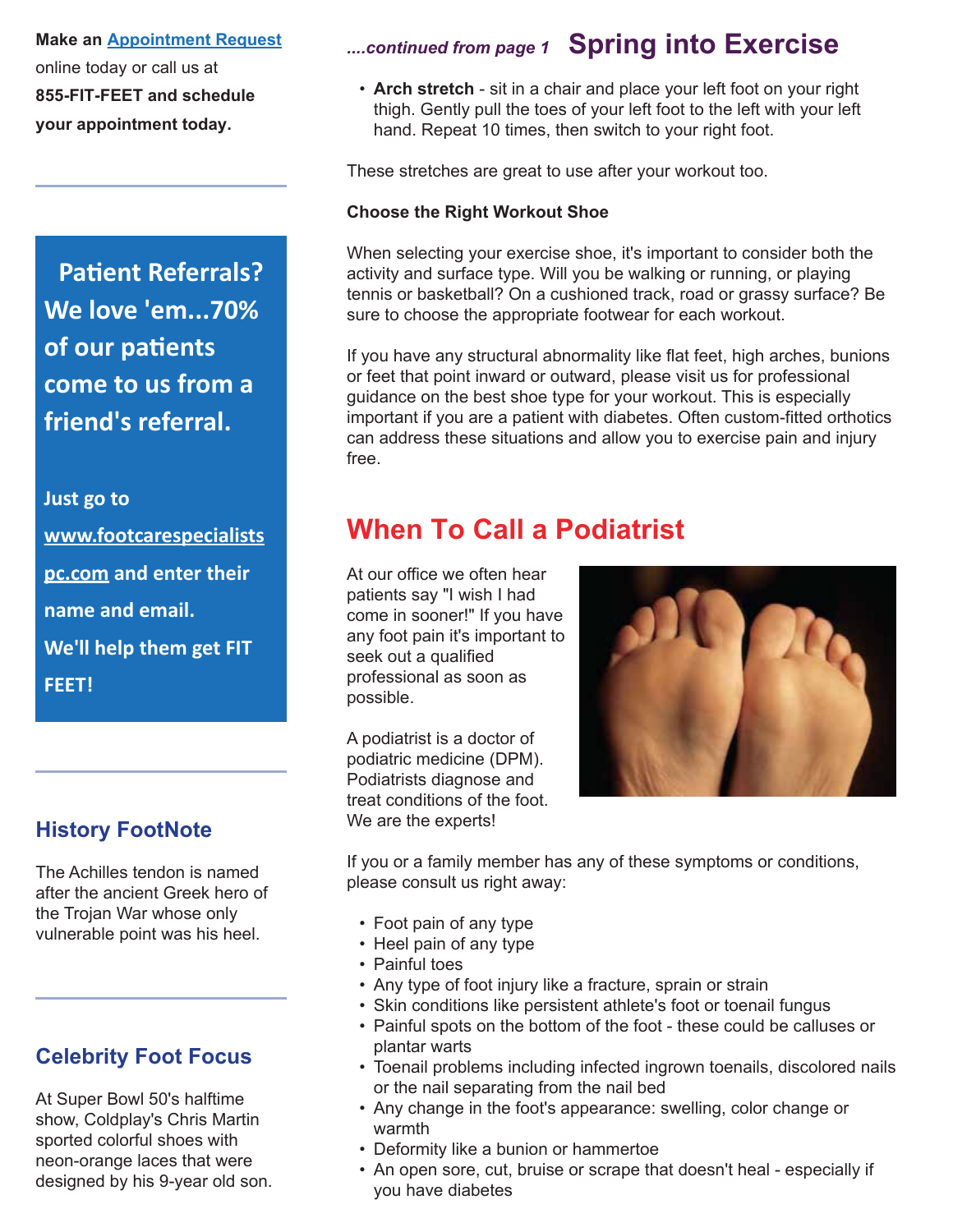### **Joke of the month**

#### **Spring Fever**



Four high school boys afflicted with spring fever skipped morning classes. After lunch they reported to the teacher that they

had a flat tire. Much to their relief she smiled and said, "Well, you missed a test today so take seats apart from one another and take out a piece of paper." Still smiling, she waited for them to sit down. Then she said: "First Question: Which tire was flat?"

## **Trivia**

#### *Which of these leaders was born on April 21, 1926?*

A. Queen Elizabeth II B. President George W. Bush C. Prime Minister Winston Churchill D. Prime Minister Pierre Trudeau E. President Bill Clinton

#### **Answer: A**



• Excessive foot odor or sweaty feet *....continued on page 3*

## *....continued from page 2* **When To Call a....**

It's especially important for patients with chronic conditions like diabetes, blood circulation disorder or heart disease to seek out a podiatrist for any foot-related issue or question.

Don't wait to seek out a podiatrist even if you feel your foot problem is "no big deal." We will be happy to see you in our office and will work to resolve your foot problem quickly.

# **Easy Treatments for Workout Foot Problems**

Whether you're a regular exerciser, a weekend warrior or just starting a workout program, your feet can take a beating. Here are some home remedies to treat minor foot problems and get you back in the game quickly:

**Blisters**. You may get blisters from friction from your athletic shoes. They are your body's natural reaction to protect the new, growing skin underneath, so don't puncture them. Cover loosely with an adhesive bandage or doughnut-shaped pad. If the blister breaks, leave the flap of skin where it is. Wash the area with soap and water, apply antibiotic ointment and bandage. Call us if you see signs of infection.



**Calluses and Corns**. You can reduce these skin problems by soaking in water and then rubbing with a pumice stone. Follow up with soothing moisturizer. Avoid over-the-counter acid products as they can damage healthy skin. For persistent or painful corns or calluses, call us for professional treatment.

Wearing properly-fitted shoes appropriate to each activity can reduce the risk of blisters, calluses and corns. Another way to prevent blisters is by wearing 2 socks on each foot.

Caution: if you have diabetes or heart disease, please call us for help with any of these foot issues as they may worsen and become infected or lead to foot ulcers.

## **Recipe of the Month Warm Snow Pea and Chicken Salad**

Snow peas aren't just for stir-fries. Thinly sliced, their crunchy texture and sweet taste combine with a creamy Asian dressing to make this salad special. *....continued on page 4*